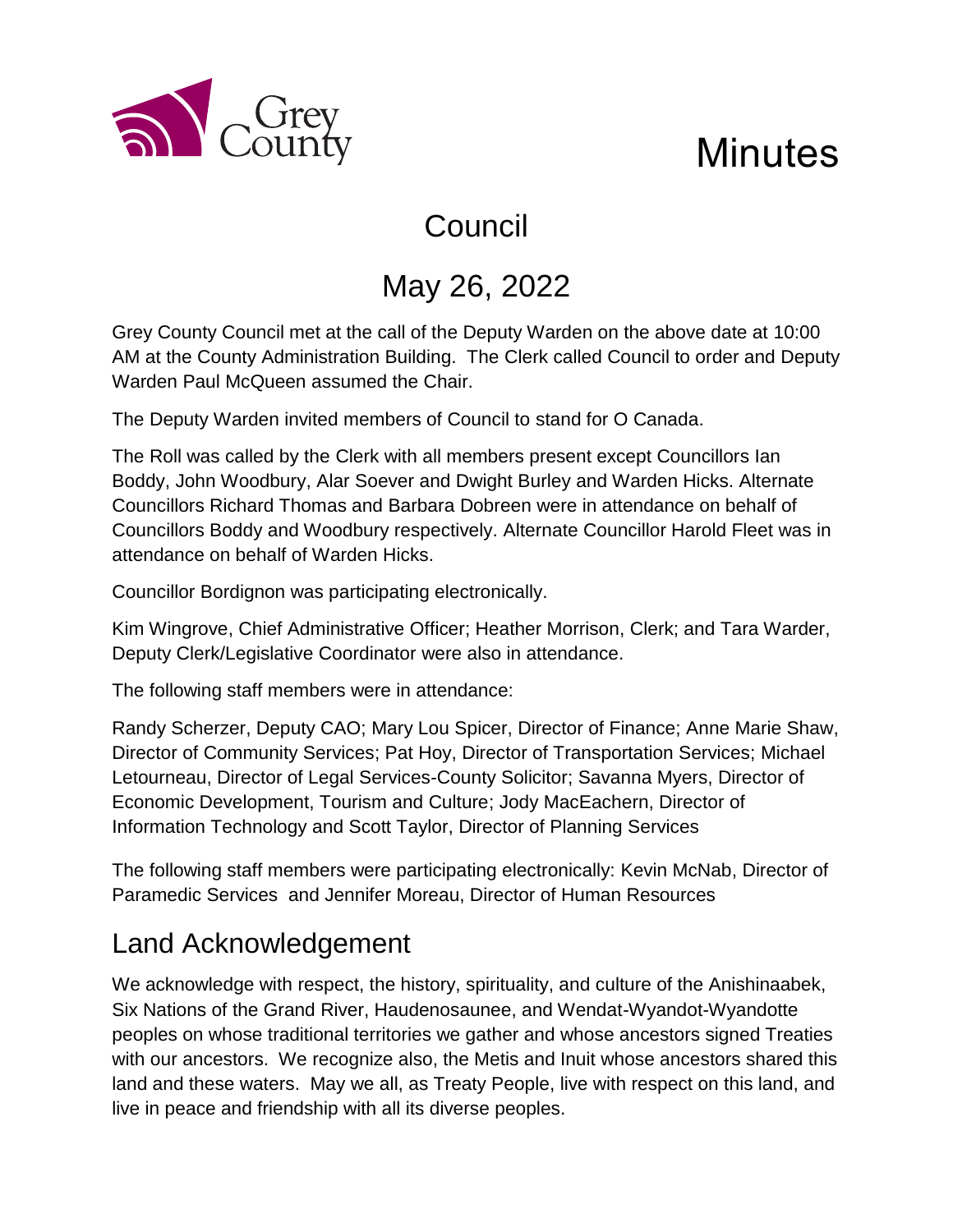### Declaration of Interest

There were no disclosures of interest.

#### Adoption of Minutes

| CC47-22 | Moved by: Councillor Milne                                                                                                                                                 | Seconded by: Councillor Paterson |
|---------|----------------------------------------------------------------------------------------------------------------------------------------------------------------------------|----------------------------------|
|         | That the minutes of the County Council meeting and Committee of<br>the Whole meeting dated May 12, 2022 and the resolutions contained<br>therein, be adopted as presented. |                                  |
|         |                                                                                                                                                                            | Carried                          |
| CC48-22 | Moved by: Councillor Carleton                                                                                                                                              | Seconded by: Councillor Robinson |
|         | That the Long Term Care Committee of Management minutes dated<br>May 10, 2022 be adopted as presented; and                                                                 |                                  |
|         | That the following resolutions contained therein be endorsed:                                                                                                              |                                  |
|         | i. That report LTCR-CM-07-22 regarding a Long-Term Care<br>Operational Report dated February 15, 2022 – April 14, 2022 be<br>received for information.                     |                                  |
|         | ii. That Report LTCR-CM-08-22 regarding a long-term care<br>COVID-19 status update be received for information.                                                            |                                  |
|         | iji That report I TCR-CM-10-22 regarding Fixing Long Term Care                                                                                                             |                                  |

**iii. That report LTCR-CM-10-22 regarding Fixing Long Term Care Act, 2021 and Regulation 246/22 Update be received for information.**

Carried

### Closed Meeting Matters

There was no closed meeting held.

#### By-Laws

*CC49-22* Moved by: Councillor Clumpus Seconded by: Councillor Mackey

**That By-Laws 5137-22 and 5138-22 be introduced and that they be taken as read a first, second and third time, finally passed, signed by the Warden and the Clerk, sealed with the seal of the Corporation and engrossed in the By-law book.**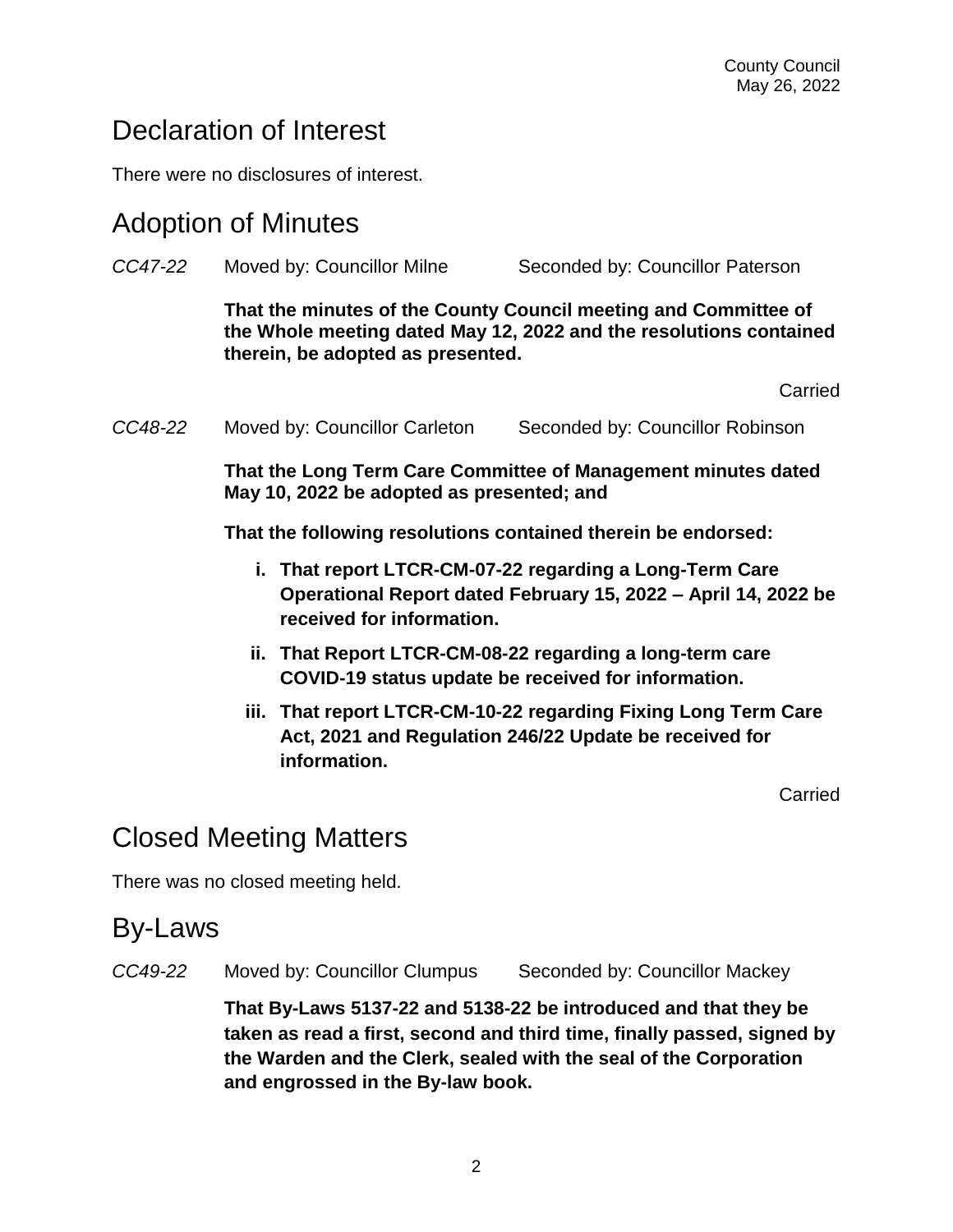- **5137-22 A By-law to Establish the Sale of Certain Lands in the Municipality of Grey Highlands (former geographic Township of Osprey) located at 494140 Grey Road 2, Feversham, PIN 37262-0063 (LT) known as the Grey County Feversham Roads' Depot and to Terminate Certain Related Agreements**
- **5138-22 A By-law to Delegate Authority to Deem Plans of Subdivision Not to Have Lapsed**

**Carried** 

#### Good News and Celebrations

Councillor Desai spoke to the need for effective firearm legislation in light of recent events in the United States and to be mindful of what is needed in exchange for safer places. He further noted that the Province is seeing significant loss of farmland in exchange for urban development.

Councillor Paterson spoke to the structural fire in Hanover's downtown. She extended her gratitude to Grey County staff and partner organizations for their compassionate and efficient response to those who were displaced by the fire.

Councillor Keaveney noted that the Meaford Rotary Club will be celebrating its 85th anniversary on June at 1 pm at the Rotary Harbour Pavilion.

Councillor Bordignon noted that there will be a celebration of life for former Deputy Mayor Rob Potter on May 28, 2022 at 10:30 AM beside the Blue Mountains Town Hall.

Councillor Mackey noted that this is national paramedics week and extended his thanks to Grey County's paramedics.

Councillor Fleet noted that June 4<sup>th</sup> will be the opening day for the Hanover Raceway.

Councillor Keaveney noted that Grey County paramedic Darren Clock is assisting refugees in Poland who are fleeing Ukraine.

Jill Paterson addressed County Council from Grey Roots, extending an invitation to a ribbon cutting event for the Children's Gallery on June 3rd.

Deputy Warden McQueen noted that he attended the celebration of life for Al Bye, former Warden of Grey County.

Councillor Clumpus noted that next week is National Accessibility Week. She is proud of the work the Accessibility Advisory Committee has done.